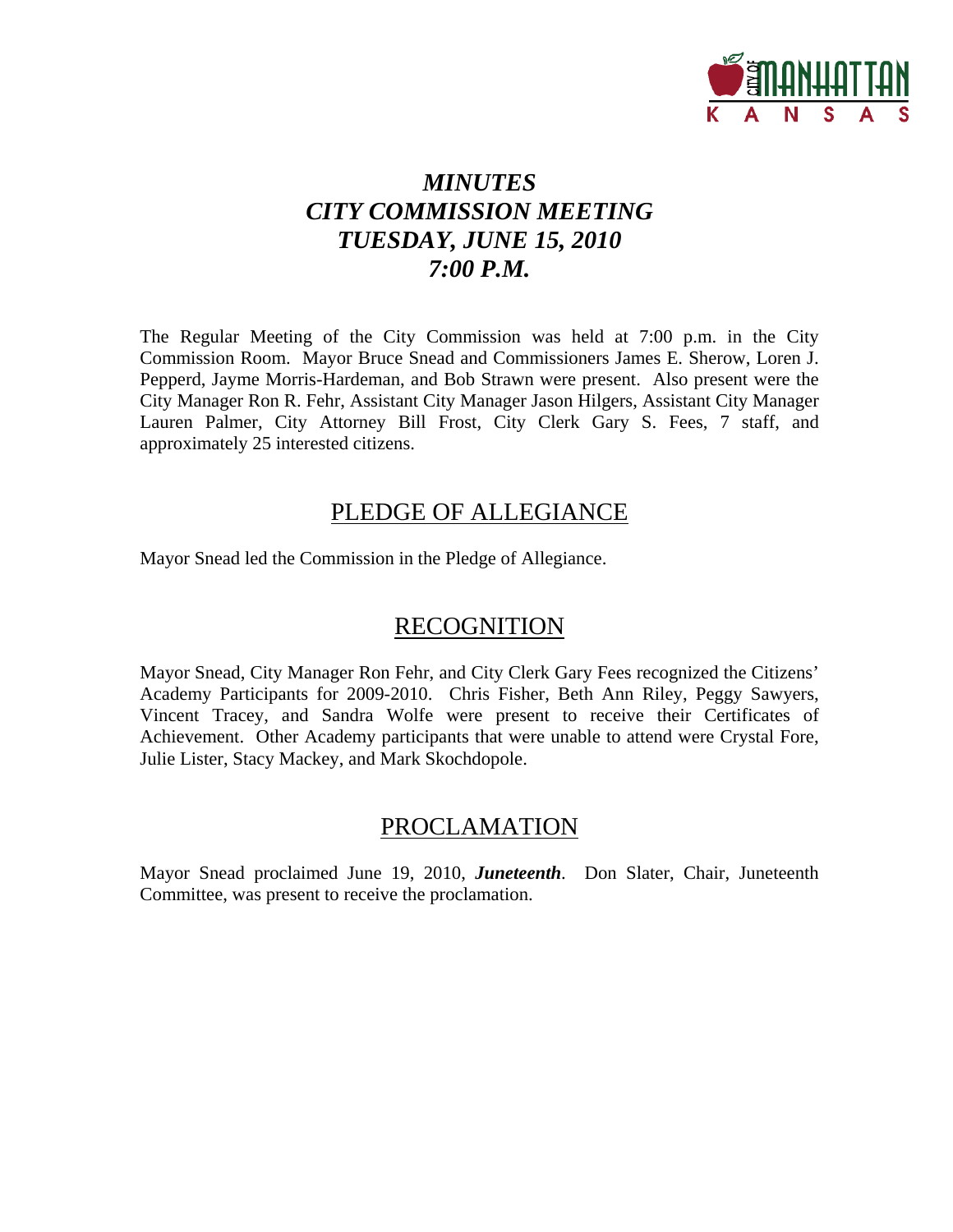**Minutes** City Commission Meeting June 15, 2010 Page 2

## COMMISSIONER COMMENTS

Commissioner Morris-Hardeman presented information about the Summer Reading Program at the Manhattan Public Library and encouraged those interested to sign up at the Library or on the Library's web site.

Commissioner Pepperd informed the community that this year is the  $50<sup>th</sup>$  anniversary of the Manhattan Association of Realtors. He then provided information on the annual Parade of Homes event.

Commissioner Sherow congratulated those involved with Sunset Zoo and the Friends of Sunset Zoo for the great support for the Wine in the Wild event.

Mayor Snead informed the community of items that were discussed during the Discussion/Briefing Session prior to the legislative meeting. Those items were: discussed draft signage ideas for the Hands-Free Use While Driving; requested potential items for the June Intergovernmental Meeting; established July 6, 2010, City Commission Meeting as a possible legislative date for sexual orientation discrimination and a potential charge for the Human Rights and Services Board; discussed proclamations made by the Mayor and process to be followed; provided an update on the Manhattan Area Chamber of Commerce Board meeting; received an update on the Flint Hills Regional Council; and stated that legal staff would continue to evaluate legal issues regarding water rates for public schools and churches. He then stated that he received a card from a couple visiting Manhattan from Florida for the steam car tour and enjoyed their experience in the beautiful Flint Hills. He thanked the Convention and Visitors Bureau staff for making this a wonderful event and for their work in reaching Manhattan's tourism potential.

## CONSENT AGENDA

(\* denotes those items discussed)

## **MINUTES**

The Commission approved the minutes of the Regular City Commission Meeting held Tuesday, June 1, 2010.

## **CLAIMS REGISTER NO. 2644**

The Commission approved Claims Register No. 2644 authorizing and approving the payment of claims from May 25, 2010, to June 8, 2010, in the amount of \$3,070,615.95.

#### **LICENSES**

The Commission approved a Tree Maintenance license for calendar year 2010 for S & S Tree Service, LLC, 266 Kansas Hwy 177, Alta Vista; and a Fireworks Display License on July 4, 2010, for Manhattan Country Club.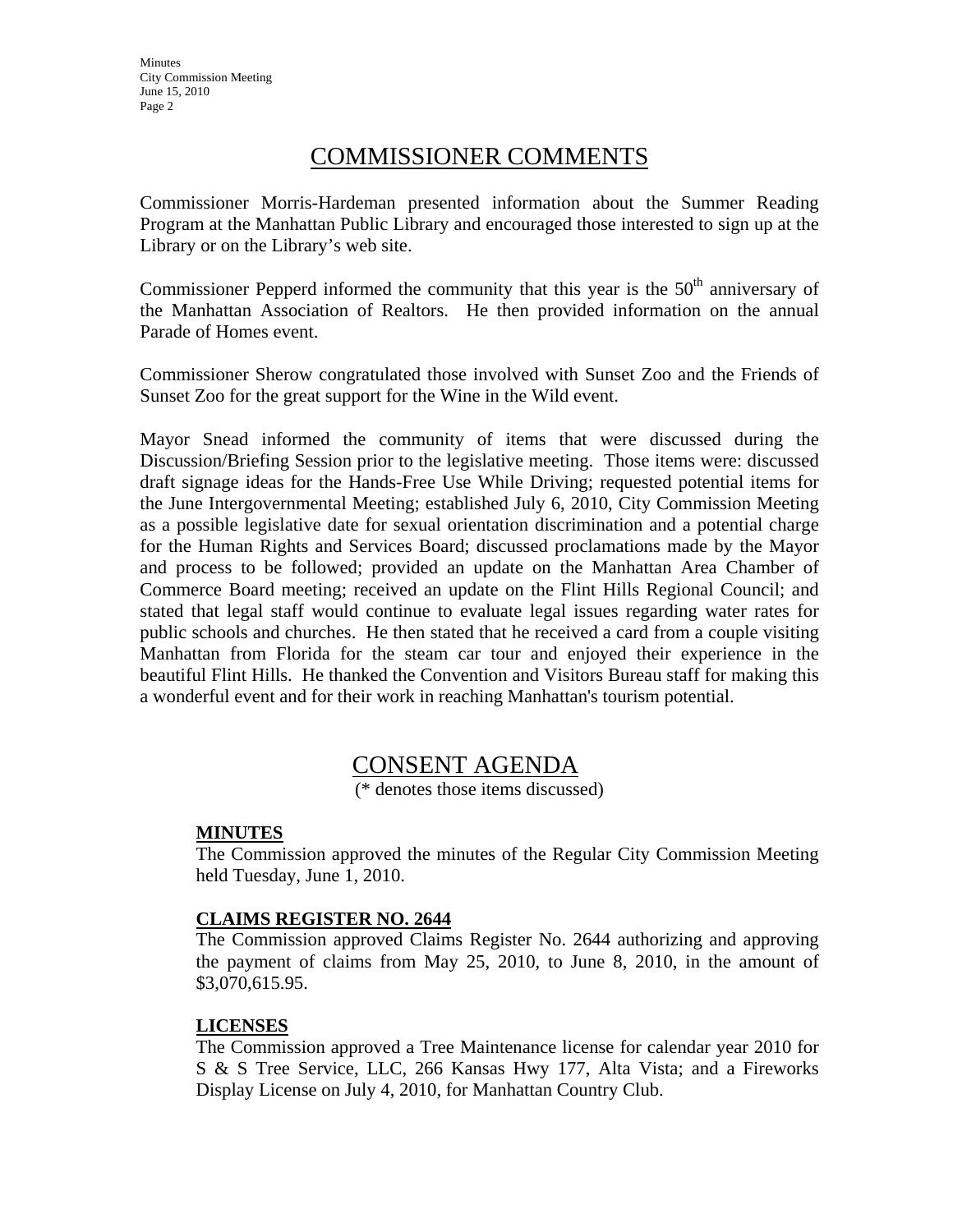**Minutes** City Commission Meeting June 15, 2010 Page 3

# CONSENT AGENDA (*CONTINUED*)

## **ORDINANCE NO. 6829 – NO PARKING – CENTRAL PARK ROAD; ONE-WAY – NORTH PARK ROAD**

The Commission approved Ordinance No. 6829 designating the east side of Central Park Road as "No Parking," establishing parallel parking along the west side, and designating Central Park Road between Fremont Street and North Park Road as "One-Way."

**\* RESOLUTION NO. 061510-A – GRANDE BLUFFS AT MILL POINTE, UNIT ONE - STREET IMPROVEMENTS (ST1008)**

The Commission found the petition sufficient and approved Resolution No. 061510-A finding the project advisable and authorizing construction for Grande Bluffs at Mill Pointe, Unit One, Street Improvements (ST1008).

## **\* RESOLUTION NO. 061510-B – GRANDE BLUFFS AT MILL POINTE, UNIT ONE - SANITARY SEWER IMPROVEMENTS (SS1008)**

The Commission found the petition sufficient and approved Resolution No. 061510-B, finding the project advisable and authorizing construction for Grande Bluffs at Mill Pointe, Unit One, Sanitary Sewer Improvements (SS1008).

**\* RESOLUTION NO. 061510-C – GRANDE BLUFFS AT MILL POINTE, UNIT ONE - WATER IMPROVEMENTS (WA1007)**

The Commission found the petition sufficient and approved Resolution No. 061510-C, finding the project advisable and authorizing construction for Grande Bluffs at Mill Pointe, Unit One, Water Improvements (WA1007).

**\* AGREEMENT – ENGINEERING SERVICES – GRANDE BLUFFS AT MILL POINTE, UNIT ONE, STREET (ST1008), SANITARY SEWER (SS1008), AND WATER (WA1007) IMPROVEMENTS**

The Commission authorized the Mayor and City Clerk to execute an agreement with Schwab-Eaton Consultants, P.A., of Manhattan, Kansas, to perform professional services for the Grande Bluffs at Mill Pointe, Unit One, Street (ST1008), Sanitary Sewer (SS1008), and Water (WA1007) improvements.

## **REQUEST FOR PROPOSALS – 2002** *ENERGY EMERGENCY RESPONSE PLAN* **UPDATE**

The Commission authorized City Administration to advertise a Request for Proposals for the professional services related to the preparation of the update and appointed Mayor Snead to the Selection Committee for the 2002 *Energy Emergency Response Plan* Update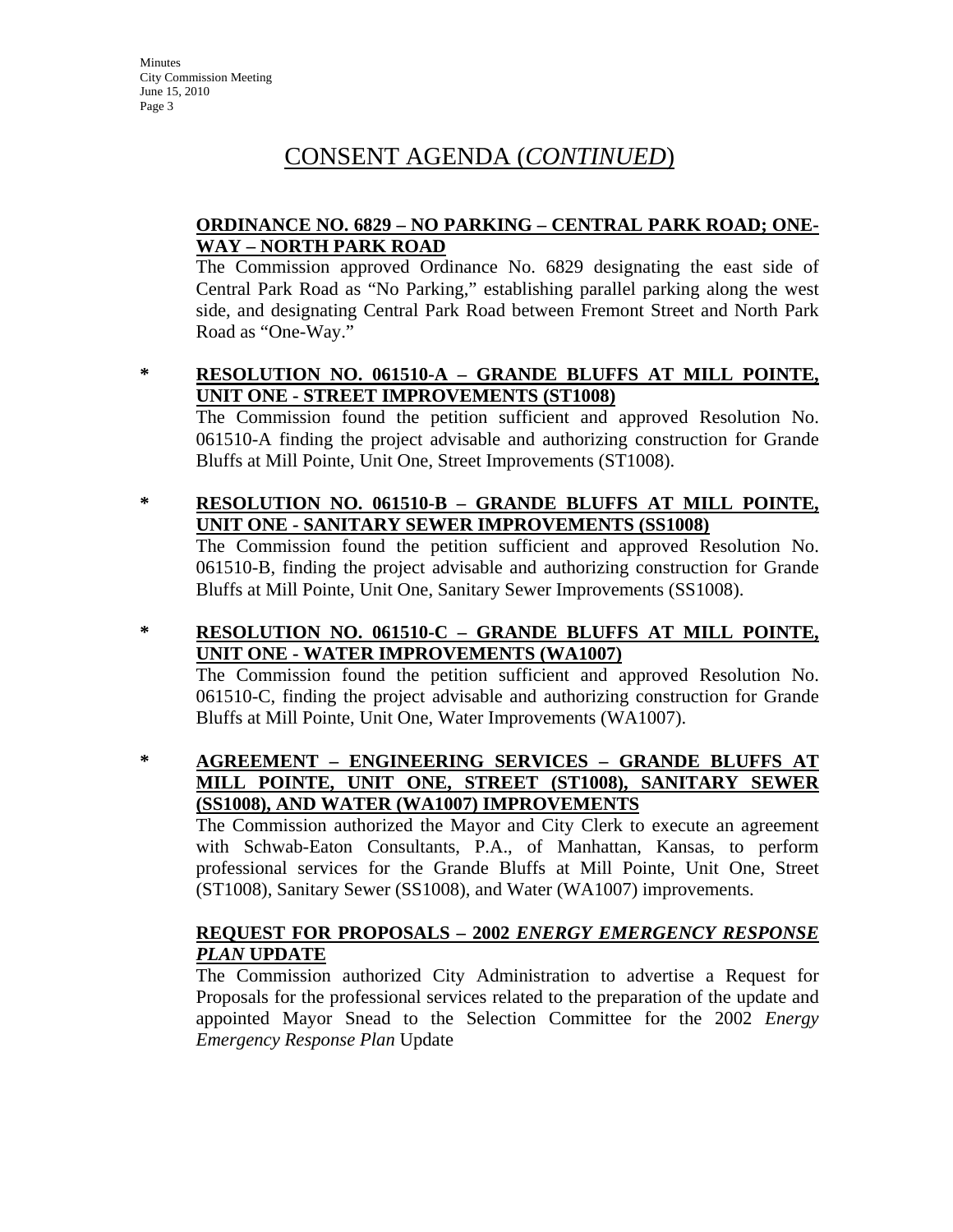# CONSENT AGENDA (*CONTINUED*)

## **\* AMENDMENT NO. 1 – ENGINEERING SERVICES – K-18 SANITARY SEWER IMPROVEMENT, PHASE I (SS0907)**

Dale Houdeshell, Director of Public Works, responded to questions from the Commission and provided additional information on the amendment to the contract.

The Commission authorized City Administration to finalize and the Mayor and City Clerk to execute an amendment in the amount of \$95,600.00 with Schwab-Eaton, P.A., of Manhattan, Kansas, for additional professional services for the K-18 Sanitary Sewer Improvement, Phase I, Project (SS0907).

## **AGREEMENT – DESIGN SERVICES – WASTEWATER TREATMENT PLANT LABORATORY IMPROVEMENTS (SP1005)**

The Commission authorized the Mayor and City Clerk to execute an agreement in the amount of \$53,910.00 with Treanor Architects, of Lawrence, Kansas, for Design Services for the Wastewater Treatment Plant Laboratory Improvements Project (SP1005).

## **PURCHASE – LIGHT EMITTING DIODE (LED) PEDESTRIAN LIGHT FIXTURES – POYNTZ AVENUE ENERGY EFFICIENCY (SP0912)**

The Commission accepted the Engineer's Estimate in the amount of \$199,999.64 and authorized the purchase of Light Emitting Diode (LED) Pedestrian Light Fixtures for the Poyntz Avenue Energy Efficiency Project in the amount of \$195,734.00, from Stanion Wholesale Electric Company, of Manhattan, Kansas.

## **\* AGREEMENT – ENGINEERING SERVICES – MILLER PARKWAY AND SCENIC DRIVE INTERSECTION (ST0705)**

Dale Houdeshell, Director of Public Works, responded to questions from the Commission.

Ron Fehr, City Manager, provided additional information on the item.

The Commission authorized the Mayor and City Clerk to execute an agreement in the amount of \$72,397.50 with Schwab-Eaton, P.A., of Manhattan, Kansas, for the design of the intersection of Miller Parkway and Scenic Drive (ST0705).

## **\* AWARD CONTRACT – AIRPORT PERIMETER FENCE (GRANT #40)**

Ron Fehr, City Manager, responded to questions from the Commission regarding the Engineer's Estimate and bid alternates.

Peter Van Kuren, Airport Director, provided additional information on the proposed Airport perimeter fence project, bid alternates, and savings achieved.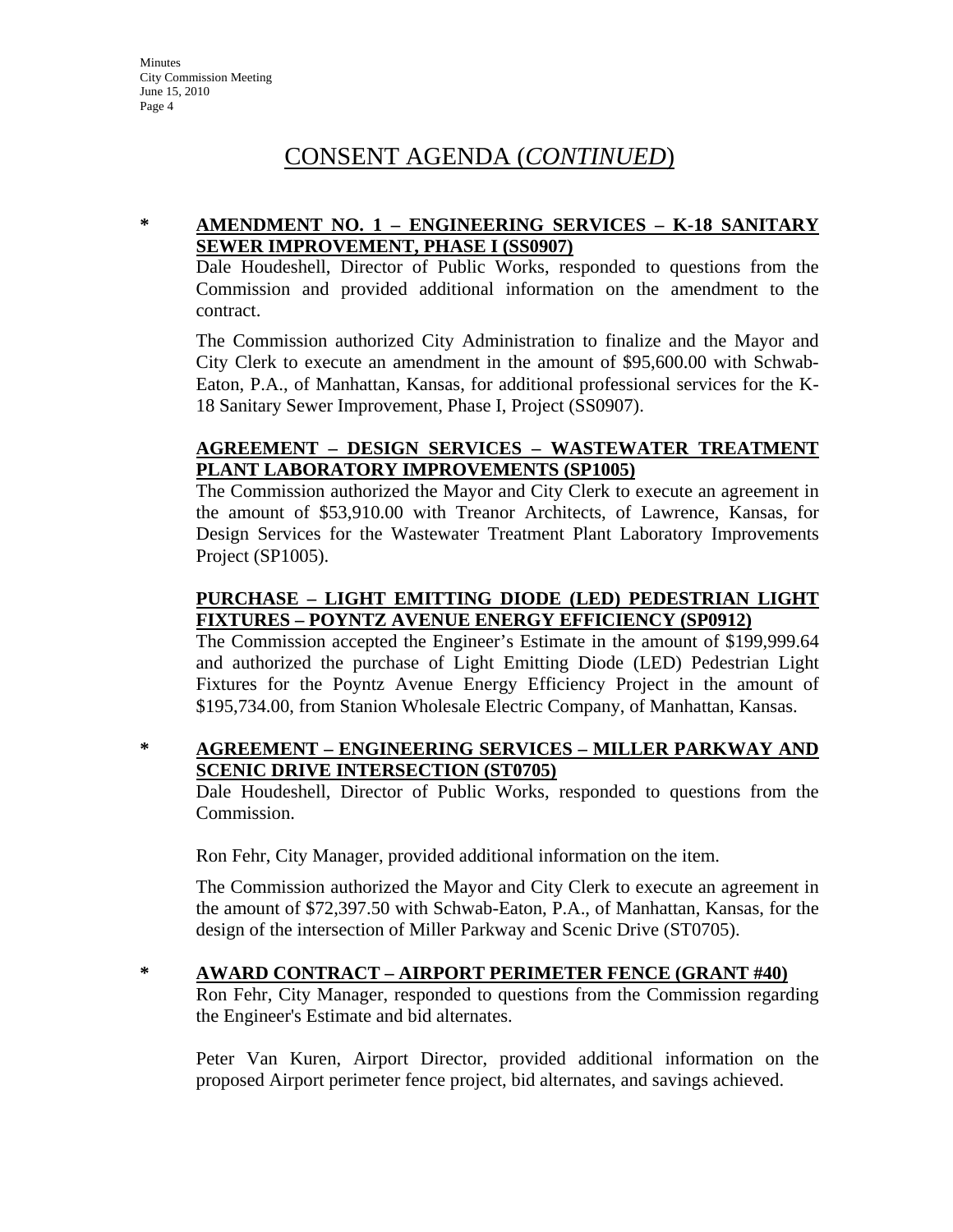# CONSENT AGENDA (*CONTINUED*)

#### **\* AWARD CONTRACT – AIRPORT PERIMETER FENCE (GRANT #40)** *(CONTINUED)*

The Commission accepted the Engineer's Estimate in the amount of \$206,449.00 for the Base Bid and \$245,957.50 for the Bid Alternate and awarded and authorized the Mayor and City Clerk to execute a construction contract in the amount of \$77,873.70 with AmeriFence Corporation, of Lenexa, Kansas, for construction of 3,500 feet of Wildlife Fence, contingent on receipt of an FAA Airport Improvement Program grant (#40).

## **FAA GRANT #40 - AIRPORT PERIMETER FENCE**

The Commission accepted and authorized the Mayor and City Clerk to execute the FAA Grant Offer in the amount of \$159,918.00 once received.

## **\* HISTORIC PRESERVATION FUND GRANT AGREEMENT – AFRICAN-AMERICAN CULTURAL RESOURCES PROJECT**

Commissioner Sherow provided additional information on the Historic Preservation Fund Grant and African-American Cultural Resources Project. He then responded to questions from the Commission.

The Commission accepted the 2010 Historic Preservation Fund Grant award to prepare a Multiple Property Documentation Form (MPDF) and authorized the Mayor and City Clerk to execute Project Grant Agreement No. 20-10-21923-009 for the African-American Cultural Resources Project.

## **RENEWAL – SOFTWARE UPGRADE, MAINTENANCE, AND SUPPORT SERVICES AGREEMENT**

The Commission authorized the City of Manhattan to renew the software upgrade, maintenance, and support services agreement for a term of July 1, 2010, to June 30, 2011, in the amount of \$71,509.60 with SunGard Public Sector, Inc., of Lake Mary, Florida.

## **RENEWAL – MICROSOFT VOLUME LICENSING AND SOFTWARE ASSURANCE SERVICES**

The Commission authorized the City of Manhattan to renew the agreement for Microsoft Volume Licensing and Software Assurance services for a term of July 1, 2010, to June 30, 2013, in the amount of \$28,261.00 with Software House International, of Austin, Texas.

#### **BOARD APPOINTMENTS**

The Commission approved appointments by Mayor Snead to various boards and committees of the City.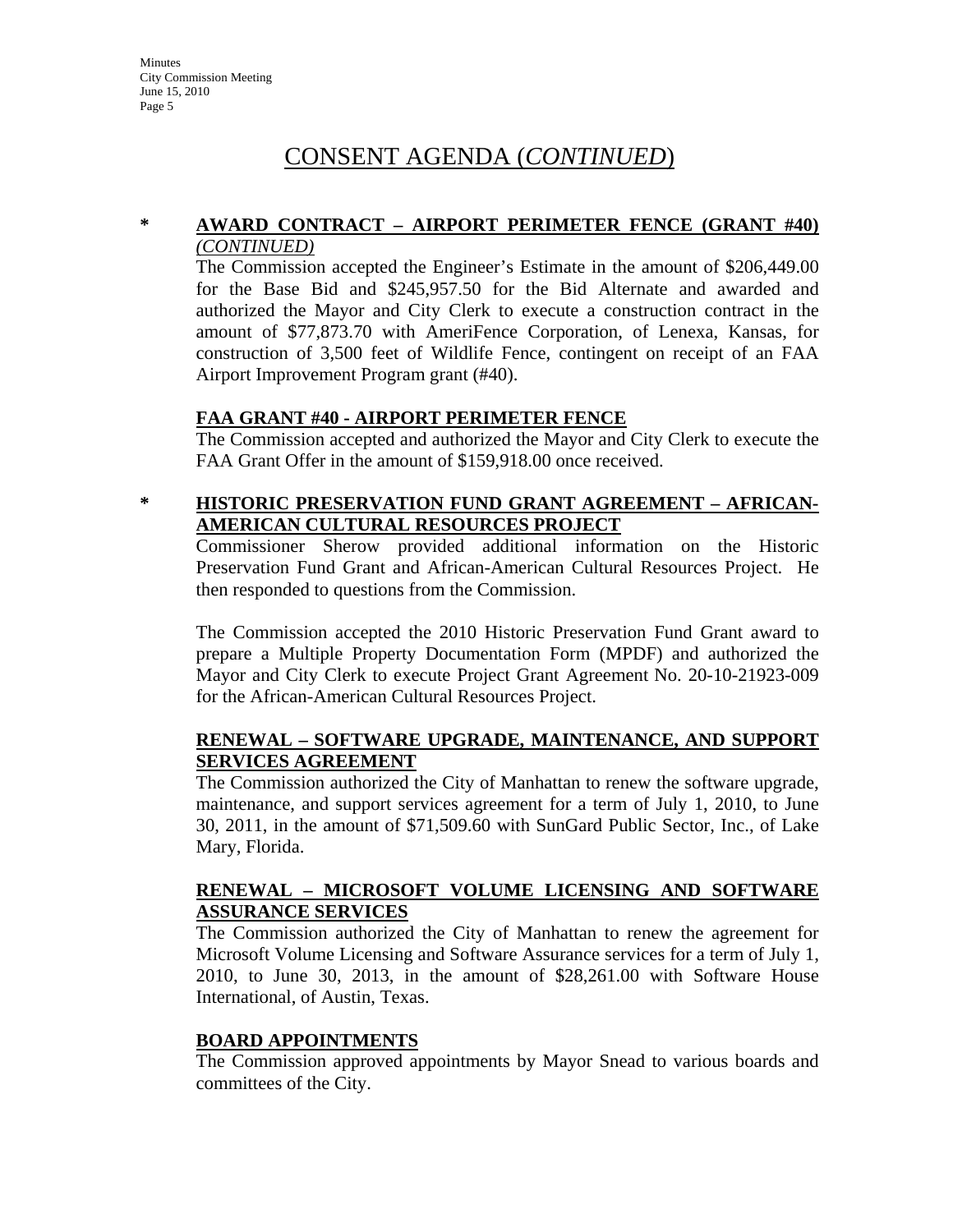## CONSENT AGENDA (*CONTINUED*)

#### **BOARD APPOINTMENTS** *(CONTINUED)*

#### *Airport Advisory Board*

Re-appointment of Karen Rogers, 2028 Arthur Drive, to a three-year term. Ms. Roger's term will begin June 27, 2010, and will expire on June 26, 2013.

## *Joint Corrections Advisory Board*

Re-appointment of Linda Teener, 1900 Judson Street, to a three-year Juvenile term. Ms. Teener's Juvenile term will begin July 1, 2010, and will expire on June 30, 2013.

Re-appointment of Linda Teener, 1900 Judson Street, to a two-year Adult term. Ms. Teener's Adult term will begin July 1, 2010, and will expire on June 30, 2012.

## *Special Alcohol Funds Advisory Committee*

Re-appointment of Yvonne Lacy, 2011 Anderson Avenue, to a three-year term. Ms. Lacy's term will begin July 1, 2010, and will expire on June 30, 2013.

After discussion, Commissioner Sherow moved to approve the consent agenda, as read. Commissioner Morris-Hardeman seconded the motion. On a roll call vote, motion carried 5-0, with the exception of Item E-PETITIONS/RESOLUTIONS/ENGINEERING AGREEMENT FOR GRANDE BLUFFS AT MILL POINTE, UNIT ONE, IMPROVEMENTS, which carried 4-1, with Commissioner Pepperd voting against the item.

## GENERAL AGENDA

## **GUARANTEED MAXIMUM PRICE (GMP) - FLINT HILLS DISCOVERY CENTER BUILDING**

Bob Workman, Director, Flint Hills Discovery Center, introduced the item.

Brad Nederhoff, Vernor Johnson & Associates, Inc., presented an update on the Flint Hills Discovery Center, including the site plan, concept models, site views, geothermal system, comparable priced museums, and sustainability features for building. He then responded to questions from the Commission regarding the exterior glass proposed for the facility.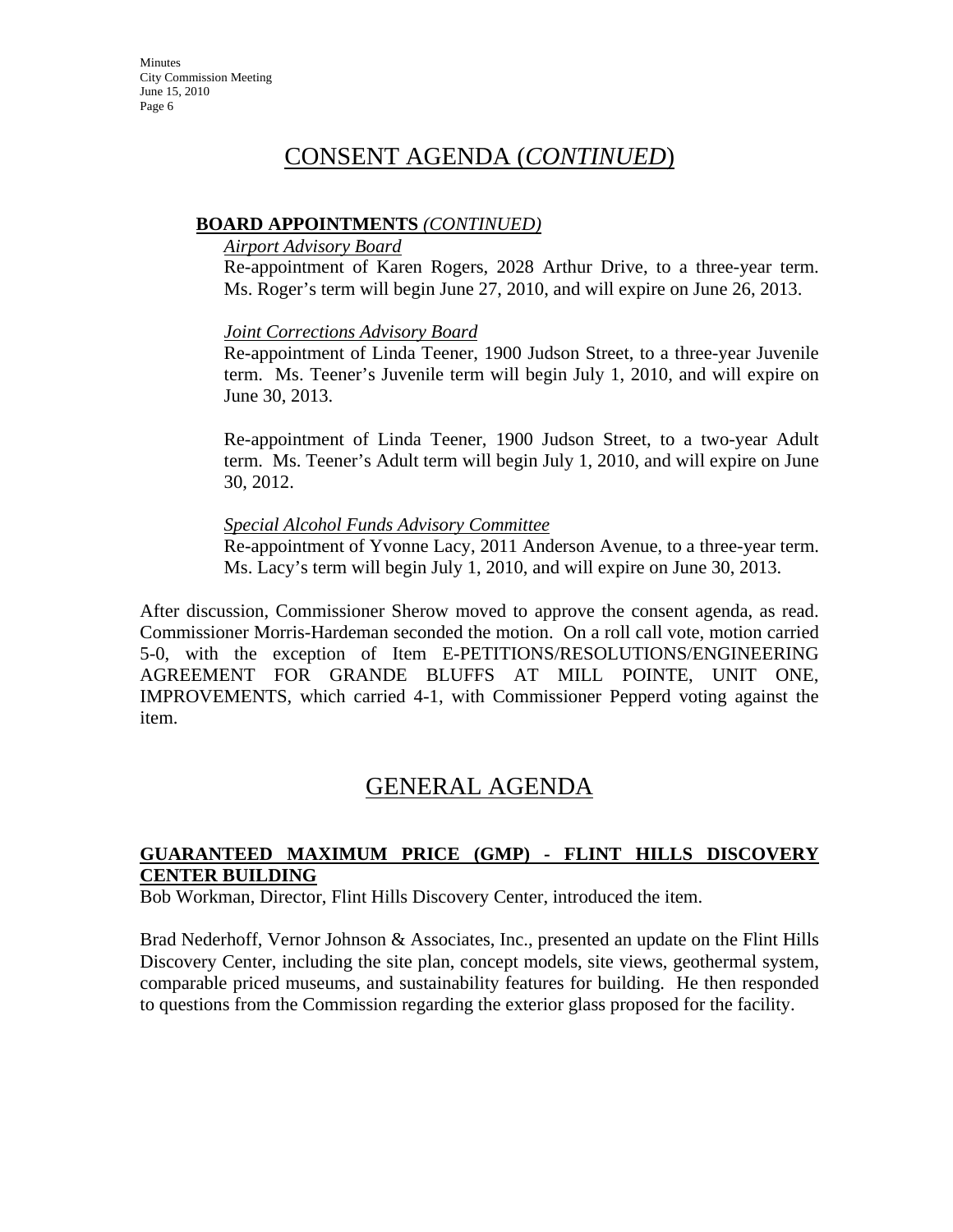## **GUARANTEED MAXIMUM PRICE (GMP) - FLINT HILLS DISCOVERY CENTER BUILDING** *(CONTINUED)*

Shelly Koehler, McCownGordon Construction, provided an overview of Construction Manager At-Risk process and process of management, construction cost reconciliation information, value enhancement and value engineering items, savings opportunities, and recent scope identification items.

Lauren Palmer, Assistant City Manager, presented the history of funding for the Flint Hills Discovery Center and STAR Bond eligible expenses. She then responded to questions from the Commission regarding the overall project budget and consultant fees.

Ron Fehr, City Manager, provided clarification on the STAR bonds and responded to questions from the Commission on shifting \$1.5 million allocation from the public park to the Flint Hills Discovery Center.

Jason Hilgers, Assistant City Manager/Redevelopment Coordinator, responded to questions from the Commission regarding development costs, financing and acquisition costs, STAR bonds, potential development of Lot 9, and features to be included in the public park. He stated that as additional private investment is made, it will require less public investment.

Shelly Koehler, McCownGordon Construction, responded to questions from the Commission on the bid process and further explained the Construction Manager At-Risk fees.

Bob Workman, Director, Flint Hills Discovery Center, provided additional information on the schematic design of the Discovery Center building, clarified construction costs, and the Guaranteed Maximum Price (GMP). He stated that the Discovery Center will be an iconic building and is not the standard off-the-shelf architecture.

Lauren Palmer, Assistant City Manager, provided additional information on STAR bond eligible expenses that have already been approved by the City Commission.

Shelly Koehler, McCownGordon Construction, responded to questions from the Commission regarding the costs and guaranty of the construction documents.

Cheryl Collins, 1724 Fairchild Avenue, Discovery Center Steering Committee, informed the Commission that the City has chosen a very good group of people and project architect to work on this project. She stated that this has not been an easy process and voiced appreciation of the teamwork involved to make this a wonderful project that Manhattan will be proud of.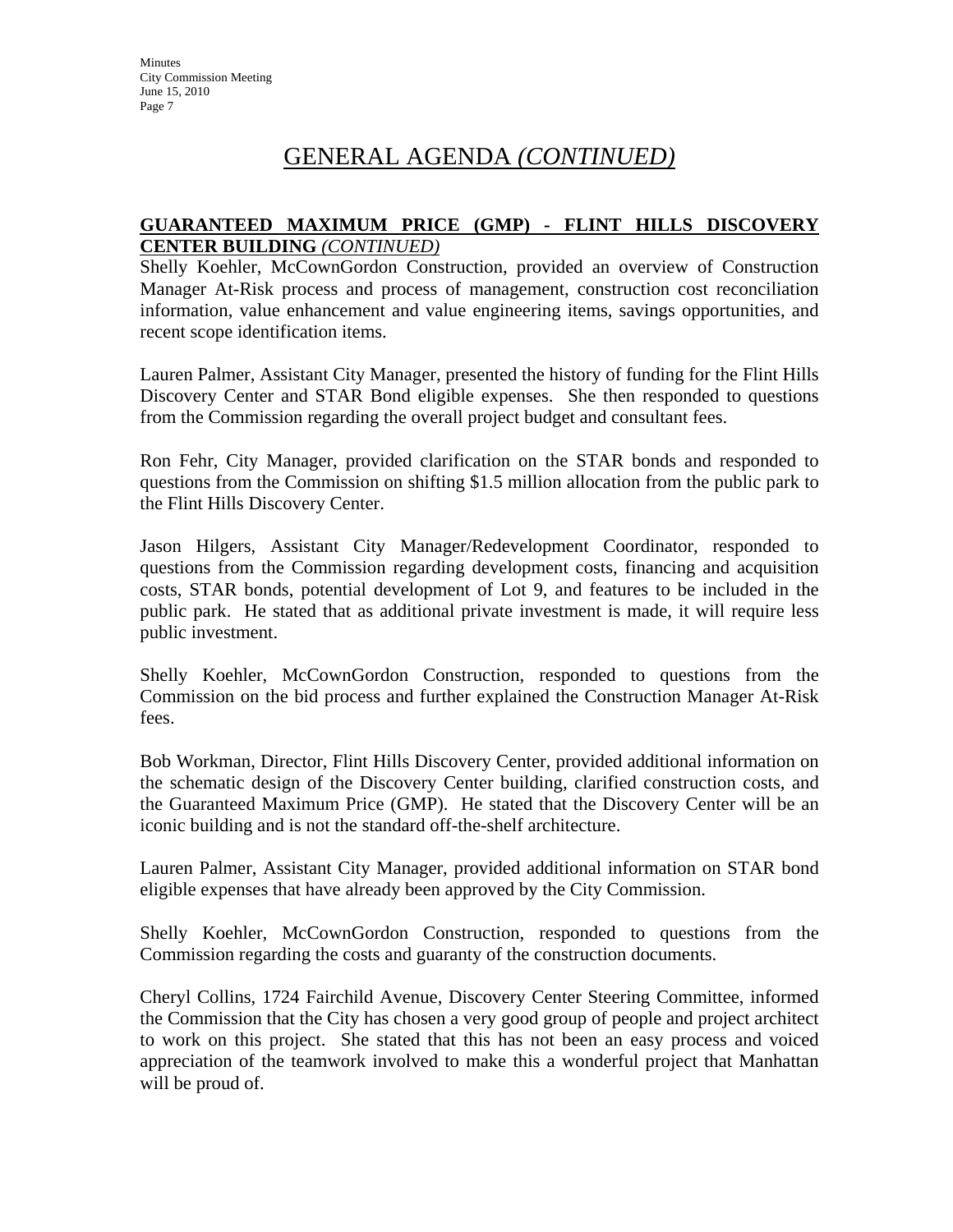## **GUARANTEED MAXIMUM PRICE (GMP) - FLINT HILLS DISCOVERY CENTER BUILDING** *(CONTINUED)*

Karen Hibbard, Director, Manhattan Conventions and Visitors Bureau, Discovery Center Steering Committee, stated that the Flint Hills Discovery Center will put Manhattan on the map and will represent the Flint Hills very well and with pride. She informed the Commission that a lot of thought and consideration has been put into this project and that there is only one opportunity to build this facility and to build it right. She then responded to questions from the Commission.

Ron Fehr, City Manager, responded to questions from the Commission about the additional one percent sales tax to be collected by the State of Kansas and the STAR bond district.

Jason Hilgers, Assistant City Manager/Redevelopment Coordinator, provided additional information on the revenue generation in the North and South Redevelopment areas, revenue projections, and the project impact by the additional sales tax imposed by the State of Kansas.

Bernie Hayen, Director of Finance, responded to questions from the Commission and stated that he was comfortable with the due diligence that has been conducted in order to move forward. He then responded to additional questions about delinquency rates related to benefit district financing.

After discussion, Commissioner Sherow moved to approve the Guaranteed Maximum Price as proposed by McCownGordon Construction, of Kansas City, Missouri, for the construction of the Flint Hills Discovery Center, and direct City Administration to include add alternates in the project in the following priority order, if sufficient savings can be achieved over the course of construction to do so:

- 1. Temporary Exhibitions Gallery Fit Out
- 2. Café Fit Out
- 3. Administrative Office Space Partitions.

Commissioner Morris-Hardeman seconded the motion.

Scott Kimzey, McCownGordon Construction, responded to questions from the Commission regarding the three alternates being proposed.

Commissioner Strawn voiced his concerns with the Construction Manager At-Risk process and with the changes from the initial construction costs. He requested that the Commission wait and see how the bids come in before considering approving the next item to negotiate a contract for the exhibits with a Construction Manager At-Risk approach.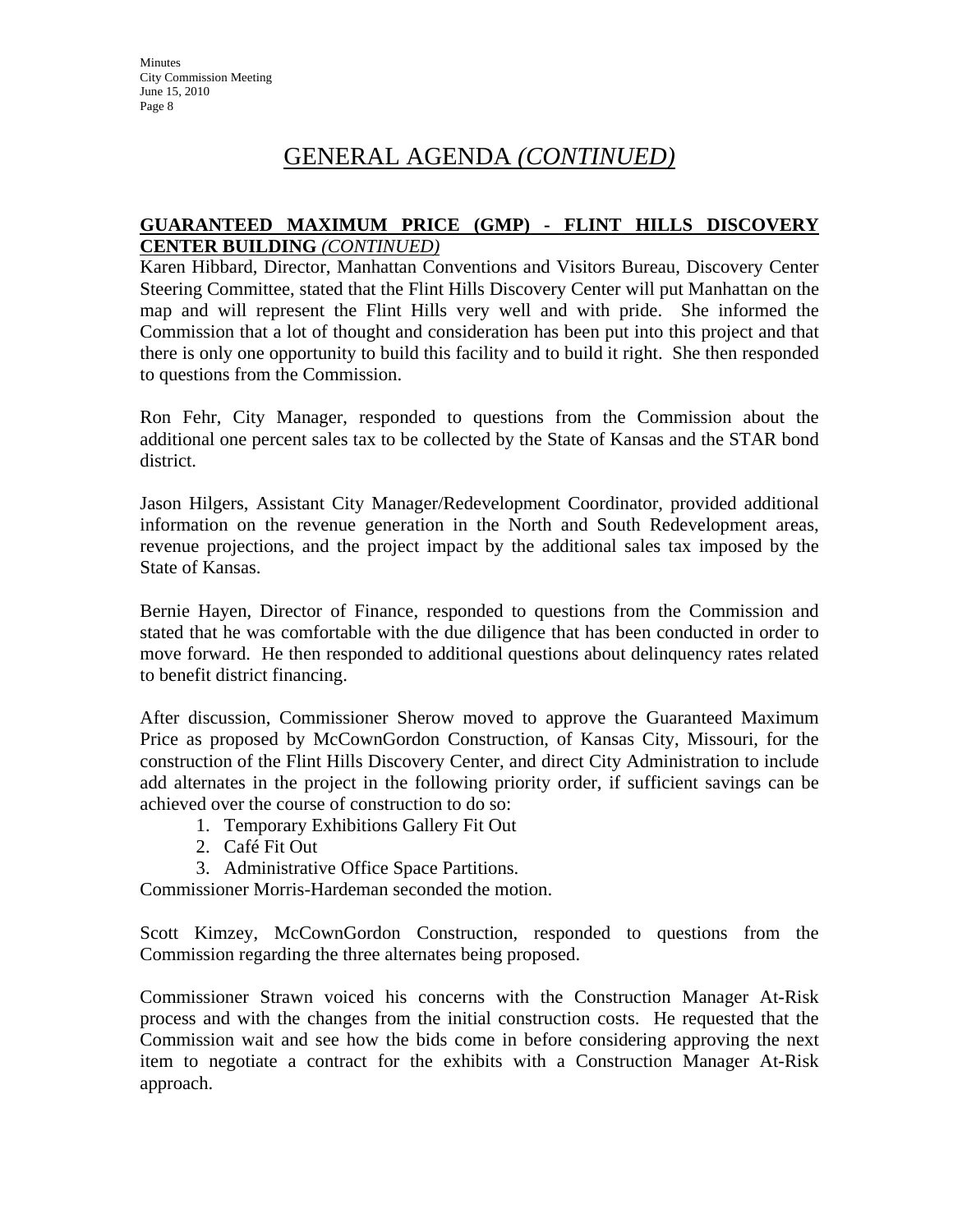## **GUARANTEED MAXIMUM PRICE (GMP) - FLINT HILLS DISCOVERY CENTER BUILDING** *(CONTINUED)*

Commissioner Sherow voiced support for the Construction Manager At-Risk approach and stated that drawings are done and that there will not be any additional costs associated with potential change orders. He understood the concerns, but was comfortable with the GMP and with the expectations from the State to spend money for this project.

Commissioner Pepperd voiced concern in the amount of money going into the museum and with the indebtedness of the City.

Jason Hilgers, Assistant City Manager/Redevelopment Coordinator, provided additional information on the investments with the Discovery Center, conference center, and parking garage.

Commissioner Morris-Hardeman thanked the Steering Committee for their work and said the intent of the project is to get good bids, realizing that we are in a good bid climate and to maintain protection with the Construction Manager At-Risk process.

Mayor Snead stated that based on his experience and involvement with this project that he would support the motion and that this is the best approach. He said this is a complex and unique building design and that we need to maximize value for the project.

After additional discussion by the Commission, on a roll call vote, motion carried 4-1, with Commissioner Pepperd voting against the motion.

## **NEGOTIATE CONTRACT - FLINT HILLS DISCOVERY CENTER EXHIBITS - CONSTRUCTION MANAGER AT-RISK SERVICES**

Bob Workman, Director, Flint Hills Discovery Center, presented an overview on the item and responded to questions from the Commission.

Ron Fehr, City Manager, provided additional information on the item and clarified the benefits in using the Construction Manager At-Risk approach.

Bob Workman, Director, Flint Hills Discovery Center, responded to questions from the Commission about exhibit costs, life expectancy of the exhibits, timeframe of the project, Guaranteed Maximum Price, and provided an update on fundraising initiatives.

After discussion, Commissioner Strawn asked that the Commission table the item until the construction bids come back and it is clear that the Construction Manager At-Risk process is the best process to take.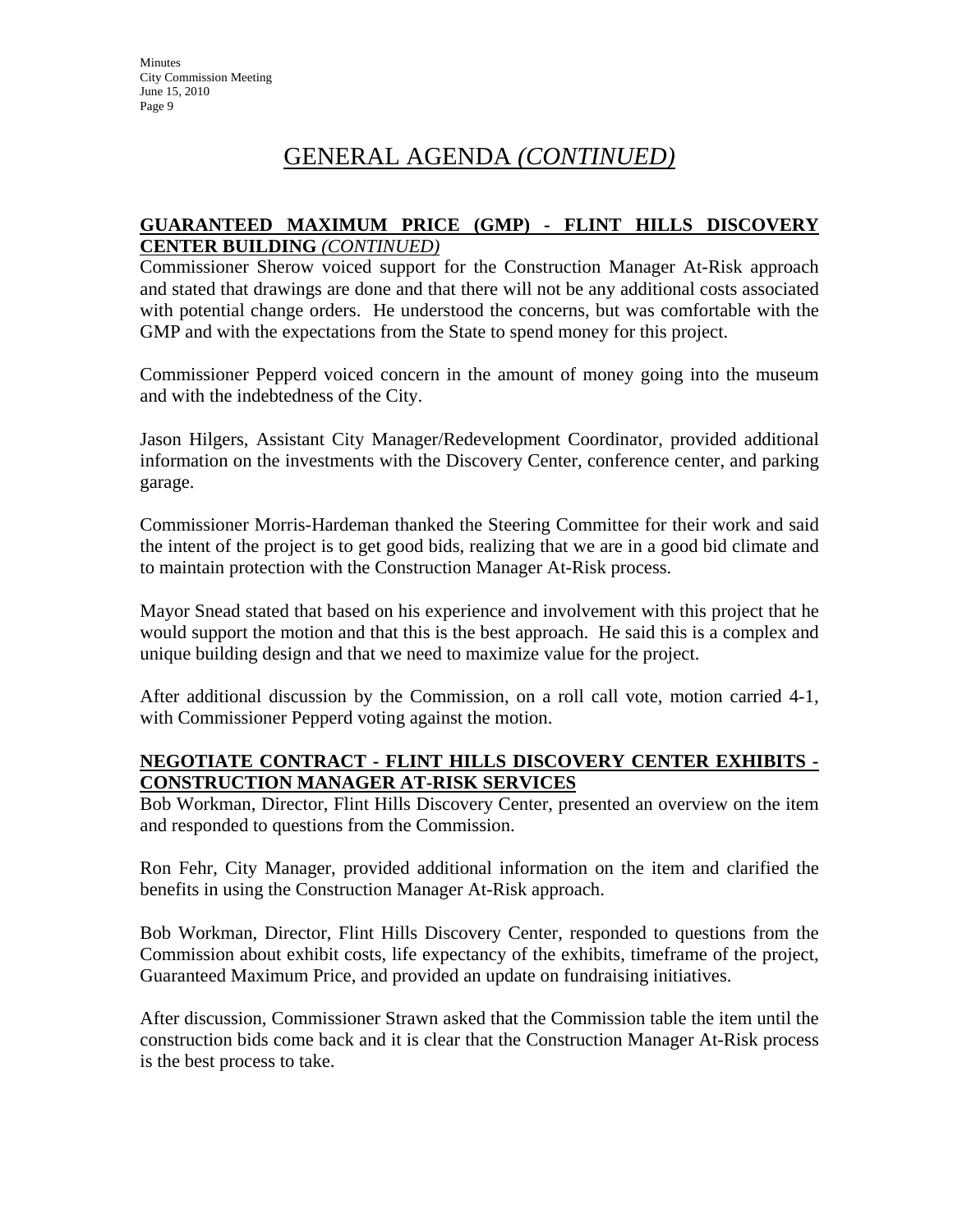### **NEGOTIATE CONTRACT - FLINT HILLS DISCOVERY CENTER EXHIBITS - CONSTRUCTION MANAGER AT-RISK SERVICES** *(CONTINUED)*

Lauren Palmer, Assistant City Manager, provided clarification on the action to negotiate a contract with McCownGordon Construction.

Ramin Cherafat, Vice President, McCownGordon, responded to questions from the Commission and stated that when the bids are receive in three to four weeks and if they come in 20 percent to 30 percent under budget, we have not done our job in some respects in providing the Commission the most accurate information to maximize the project. He stated that the market will determine what the project costs will be.

After discussion by the Commission, Commissioner Sherow moved to authorize City Administration to negotiate a contract with McCownGordon Construction, of Kansas City, Missouri, for Construction Manager At-Risk services for exhibits for the Flint Hills Discovery Center. Commissioner Morris-Hardeman seconded the motion.

After additional discussion, on a roll call vote, motion carried 4-1, with Commissioner Strawn voting against the motion.

## **DISCUSSION - FLINT HILLS DISCOVERY CENTER ADVISORY BOARD STRUCTURE**

Bob Workman, Director, Flint Hills Discovery Center, provided an overview on the proposed advisory board structure for the Flint Hills Discovery Center. He then responded to questions about the board structure and voiced a preference to include individuals from the region.

Ron Fehr, City Manager, responded to additional questions about the make-up of City advisory boards and committees. He stated that having a regional presence for the advisory board structure would be good.

Bob Workman, Director, Flint Hills Discovery Center, provided additional information on the item and responded to questions from the Commission regarding the make-up of the advisory board, legal considerations in developing an advisory board, and voiced a desire for the advisory board to be involved in the fundraising campaign.

After additional discussion, the Commission asked City Staff to provide a proposal for an advisory board for the Flint Hills Discovery Center and to consider creating subcommittees to be involved in specific aspects of the Discovery Center, such as fundraising and education. The Commission voiced a desire to bring the item back to the Commission with additional information and asked for additional community feedback on the make-up of the board.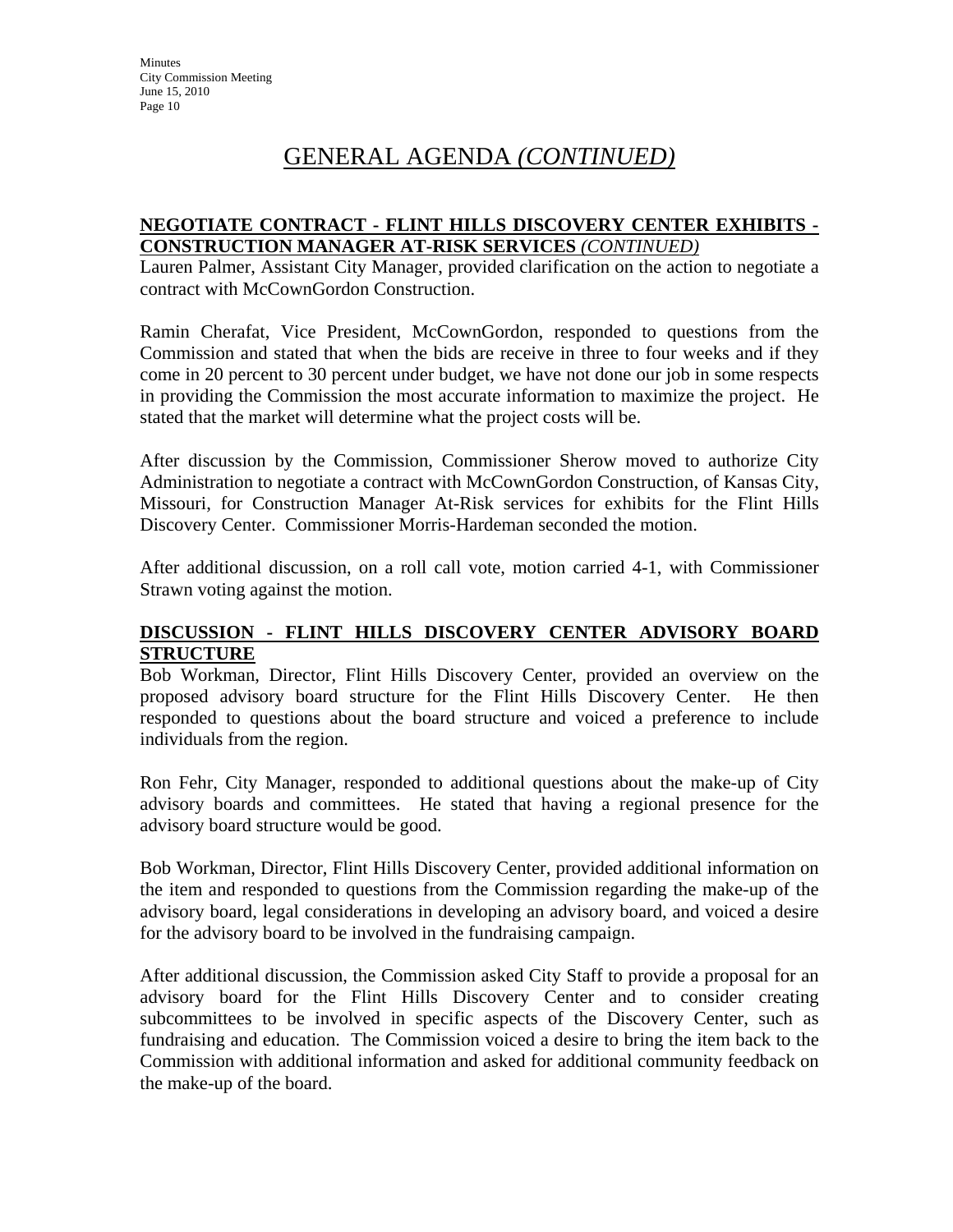## **DISCUSSION - FLINT HILLS DISCOVERY CENTER ADVISORY BOARD STRUCTURE** *(CONTINUED)*

Ron Fehr, City Manager, responded to questions from the Commission and provided additional information on the application process and procedures. He informed the Commission that the item would come back to the Commission as a legislative item with a proposed nominating process, sample application form, proposed bylaws, and additional detail.

At 9:45 p.m., the Commission took a brief recess.

## **FIRST READING - AMEND - REFUSE CONTAINERS, REFUSE HAULERS, AND TRASH NUISANCES**

Brad Claussen, Building Official, presented the item and the proposed ordinance changes. He then responded to questions from the Commission regarding the notification and abatement process and associated costs.

Bill Frost, City Attorney, provided clarification on Municipal Court costs and the process used to assess the abatement against the property owner.

Brad Claussen, Building Official, responded to additional questions from the Commission and clarified the abatement costs are in addition to the administrative fee.

After discussion, Commissioner Morris-Hardeman moved to approve first reading of ordinances amending Chapters 16 and 21 of the Code of Ordinances to implement various changes related to refuse containers, refuse haulers, and trash nuisances as recommended by City Administration. Commissioner Pepperd seconded the motion.

Bill Frost, City Attorney, provided clarification on the proposed ordinance regarding notification of the owner and any known occupant.

After additional discussion, on a roll call vote, motion carried 5-0.

## **FIRST READING – AMEND - STANDARD TRAFFIC ORDINANCE FOR KANSAS CITIES, EDITION OF 2009, IN REGARDS TO CELL PHONE USE, TEXTING, AND SEATBELTS**

Katharine Jackson, Assistant City Attorney, presented an overview of the item and the proposed amendments to the ordinance. She then responded to questions from the Commission regarding the recent State law that was passed, when the State was initiating warnings and citations, enforcement of the ordinance by the Riley County Police Department, and the fine schedule.